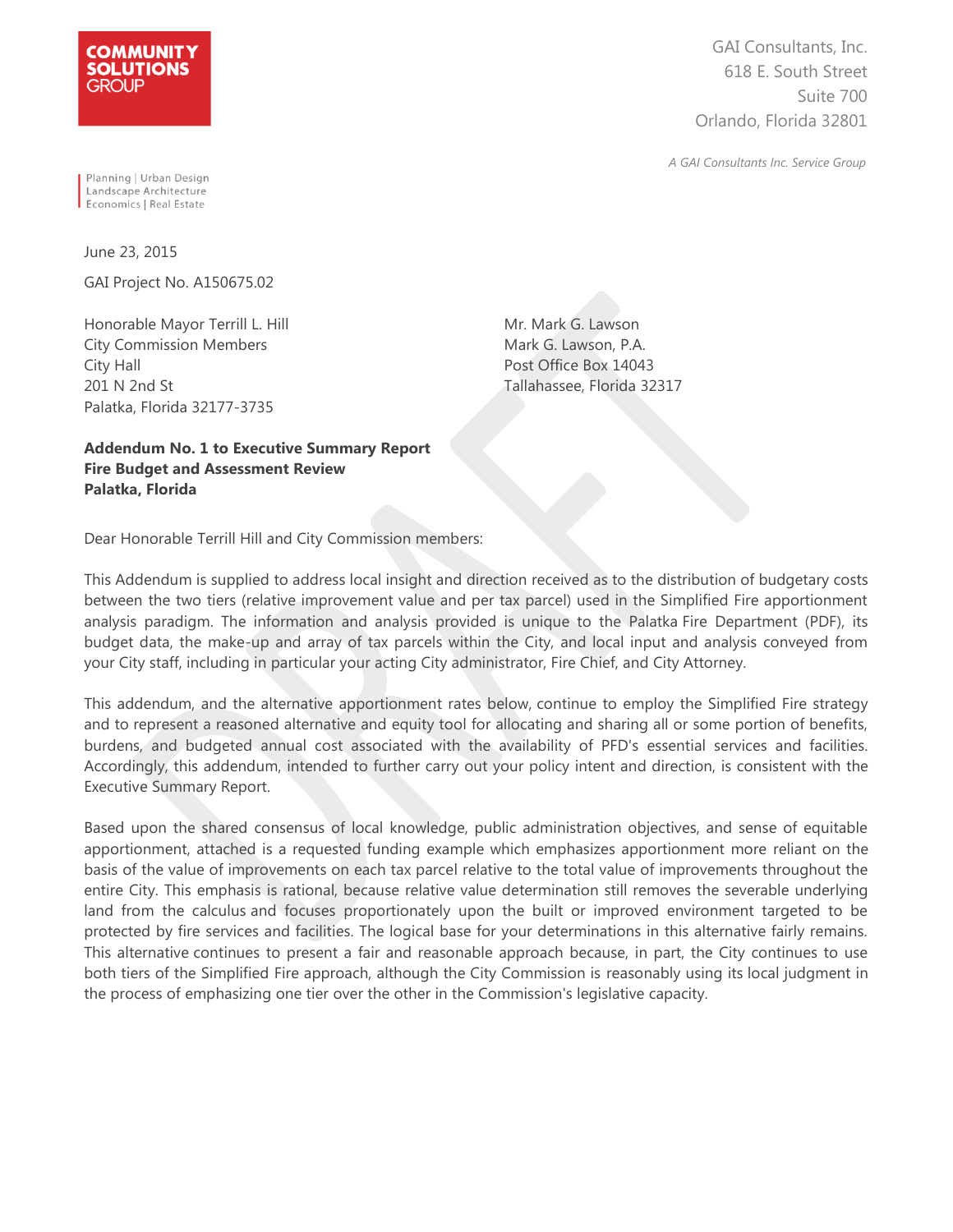Table 1–A, now shows for exemplary purposes a summary of the percentage allocation of the entire budget between the two tiers. We have not otherwise revised the anticipated budget example based upon your direction that the total amount the budget will remain static for these decision-making purposes.

This Table shows comparable treatment and adjustment for advanced life support (ALS) activities, but reflects the alternative cost distribution percentages and dollar amounts as a result of this alternative.

## *Table 1A: Tier Allocation*

|                      | Tier 1             | Tier 2    | <b>ALS Adiustment</b> | <b>Total</b> |
|----------------------|--------------------|-----------|-----------------------|--------------|
| <b>Distribution</b>  | 66%                | 34%       | $4.1\%$               | 100%         |
| <b>Dollar Amount</b> | \$1,386,628<br>ሐ 1 | \$714,324 | \$23,000              | \$2,100,952  |

The funding example attached is provided upon request to further assist the City Commission in decision-making based upon the anticipated budget and more-local knowledge, input, and review of the array of tax parcels affected.